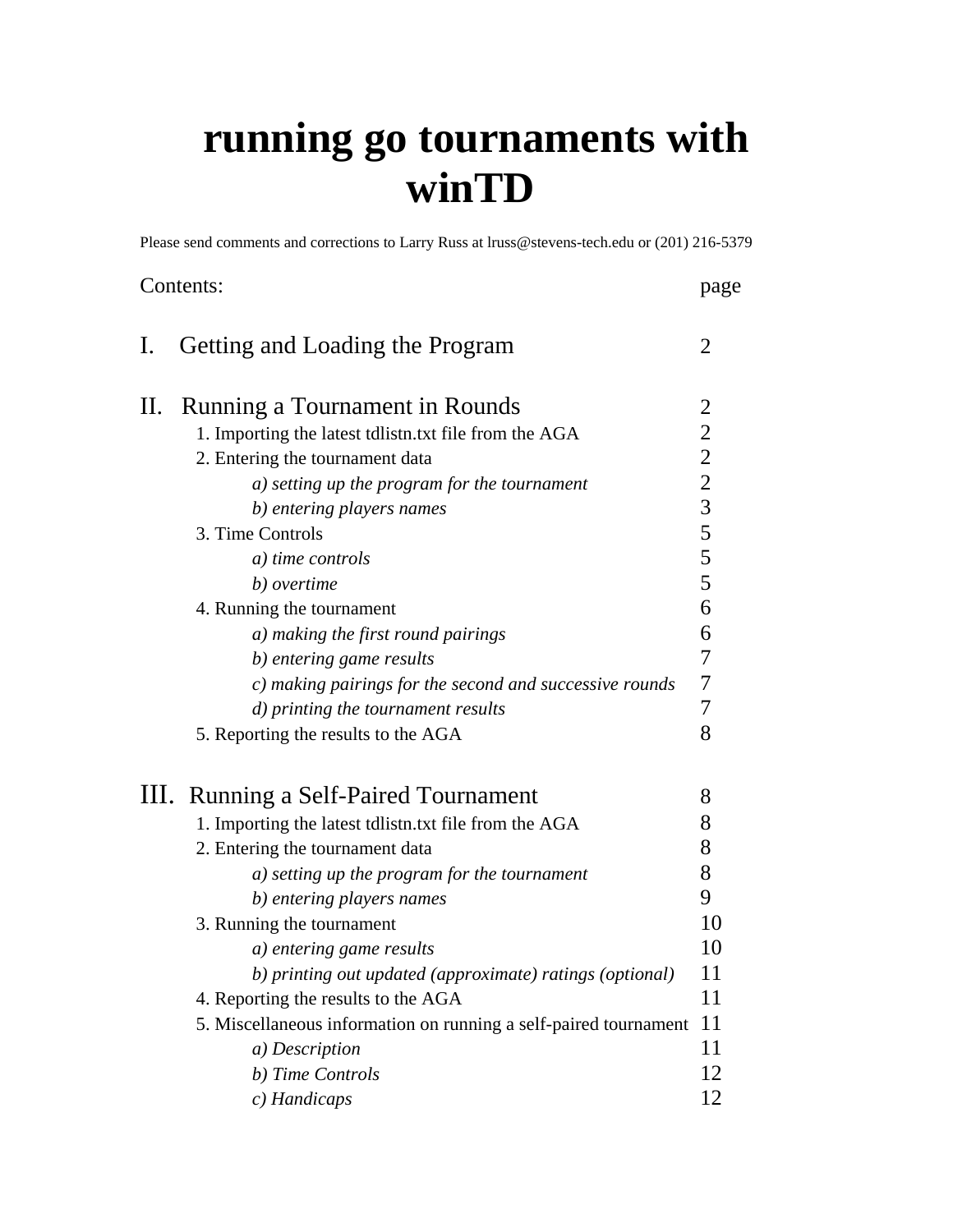# **I. Getting and loading the program**

Send an email to Chuck Robbins at crobbins@wareunl.com with your snail mail address, and he will send you a CD with the winTD program on it. His phone number is (717) 898-7911 Ext. 22.

Put the CD into your CD drive and run the setup.exe program that is in the CD's root directory. This description is for Version 1.72 of the program dated April 24, 2001.

Click Continue in the first dialog box.

Click OK to install the files into C:\Program Files\wintd

Click on the Typical installation box.

Click OK to complete the installation of winTD on your computer.

Start the program by Windows key, Programs, winTD, and clicking on winTD. (The executable file is C:\Program Files\wintd \wintd.mde)

# **II. Running a Tournament in Rounds**

## **1. Importing the latest tdlistn.txt file from the AGA**

This list contains the members' names, membership expiration date, and the latest ratings. Point your Web browser to http://www.usgo.org/tdlistdata/tdlistn.txt. When the list is downloaded, click in your browser on File and then Save As and then save the file to your C:\Program Files\wintd directory as tdlistn.txt . Start the winTD program by Windows key, Programs, winTD, and clicking on winTD. (The executable file is C:\Program Files\wintd \wintd.mde) After opening WinTD, click on the AGA tab and then click on Import TD List. Click on Select Different Path or File Name, go to C:\Program Files\wintd, click on tdlistn.txt, and click Open. Then you will be sent back to the Import TD List dialog box; click Import File. (Do not be concerned when you see a table with lots of "# Deleted" in it.) After the file has been imported, click on Exit Import.

## **2. Entering the tournament data**

#### *a) setting up the program for the tournament*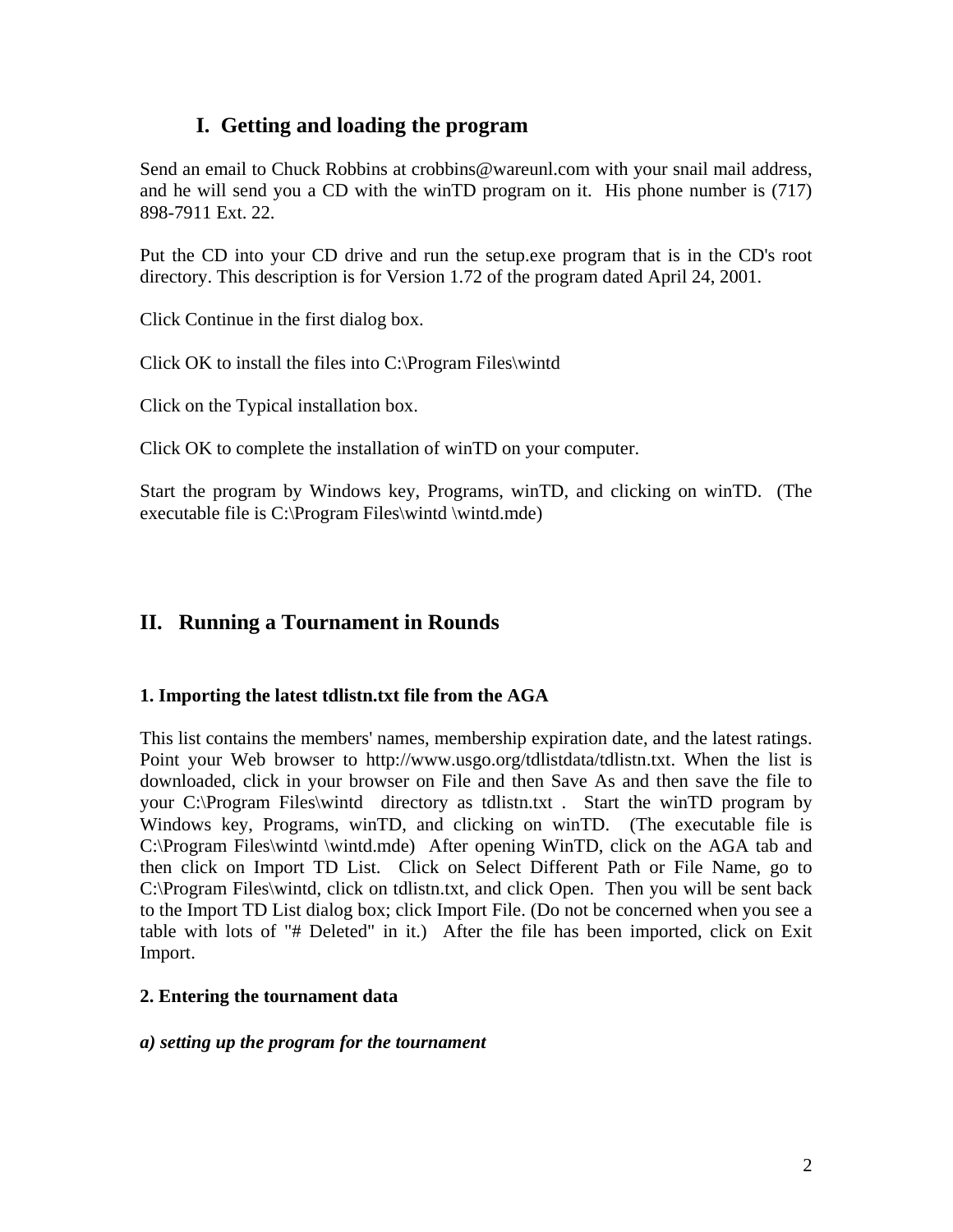First you have to add the name of your tournament to the list of tournament names already in the program. Click on the button in the top row containing the right arrow key

with the asterisk to its right (the Add Tournament button). Enter a short key name for your tournament under key name (for example, HOBO9/2000). Click Add Key.

Then click on the Tournament tab. In the Event box, next to Tournament fill in a longer, more descriptive name for your tournament (like Hoboken Fall 2000 Tournament), and next to Rating Key, type in the short key name you typed in earlier (for example, HOBO9/2000).

Fill in the rest of the Event Information, and under Organizers, fill in the Director's name, phone number, and email address, and the same information for the Organizer.

Under Pairing Parameters, select the type of tournament you are running. A dialog box will appear in which you enter the tournament parameters. For example, if you click on AccelRat Style Full Handicap, you then set the number of rounds and the rule set in force for the tournament (AGA or ING). If you wish to modify the komi values (for example, to change the even game komi to 7.5), you click on the Set Komi button, change the komi values in the Edit Komi Settings dialog box, and click OK to set these values. The Handicap Level is the highest rank at which handicaps are assigned. If you want to modify the default settings, click on Set Handicap. If two players are paired who are both above the Handicap Level, then they play even, regardless of the difference in their ratings. For example, if you want the 5 dans and 6 dans to have even games, set the Handicap Level to 4D. Also, in this example, if a 6 dan plays a 4 dan, the handicap will be 2 stones. Click OK to accept these tournament parameters for this AccelRat Style Full Handicap tournament.

You must now specify the directory in which the tournaments reports will be located. Click the Control tab and click the Edit File Locations button. I usually set up a separate directory for each tournament, and have the reports put in a separate sub-directory called Reports. So, for example, the first entry for me in the Edit File Locations window might be edited to read: C:\gotourn\hob9-00\Reports\send2aga.txt , and similarly for the other reports. Click on Save Changes after all the File Locations have been updated, and click on Exit.

To return to a tournament already entered in the program, click on the down arrow to the right of the Tournament key and select your tournament.

#### *b) entering players names*

As the players come in to register for the tournament, you enter their names into the tournament you have just set up. Start by clicking on the Players tab. Just to the left of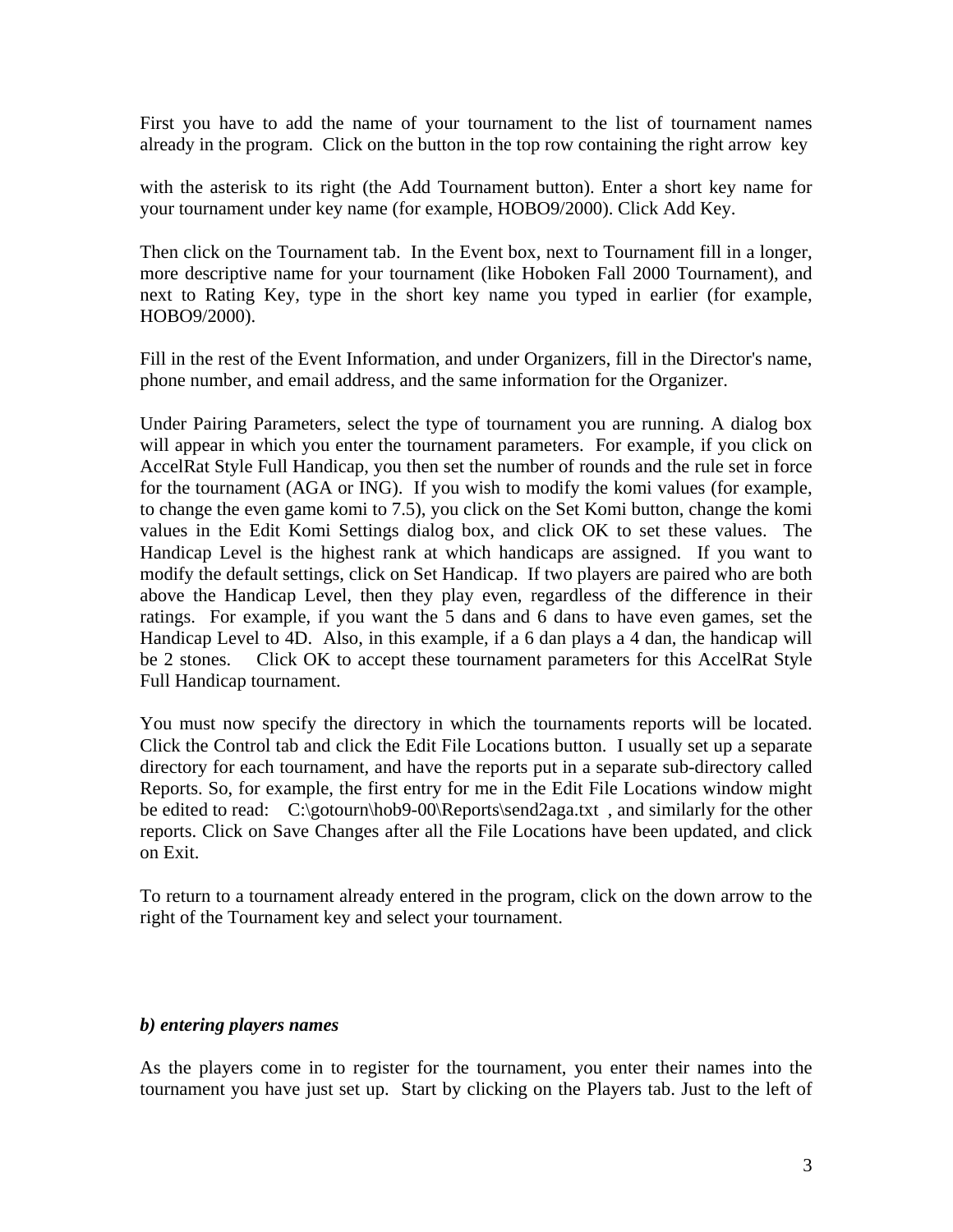the AGA column heading you will see a key containing a right arrow with an asterisk to its right. Click on this key. You will then be in the Add Players To Tournament window.

#### *1. adding the names of players who are already AGA members*

Click the Name button and you will see a white box appear right above it. Begin typing in the player's name in the format Last, First (you don't necessarily need to type the first name, or, for that matter, the entire last name) and you will see the correct name appear in the Name table. (If you don't see the correct name appear when you type the player's name in, use the arrows to navigate through the list of names until you see the correct one; this will only be necessary for very commonly occurring names.) Click the select button to the right of the player's name and you will see the player's information appear in the Player Information box. Click on the Add AGA Player button. The player's information will disappear from the Player Information box, and the player will then be listed as a registered player in the tournament. You can click Exit here to go back to the Players tab, or you can continue to add players by clicking again in the white box above the Name button, backspacing to erase the name of the last player entered, and then typing in the next player's last name. While in the Add Players To Tournament window, you can also add the names of players by their AGA number by clicking on the AGA button and typing the player's AGA number into the white box above it.

*If you are registering a player who is a paid up member but has no rating*, you must click on the Entry Rank arrow keys at the lower right of the window until the correct entering rank appears in the Player Information window after Entry. Then you can click on Add AGA Player.

*If a player's membership has expired*, the program will not let you register the player into the tournament until you click on the appropriate category in the Membership Renewal box. You should collect the appropriate membership renewal fees and mail them to the AGA after the tournament. If a player tells you that (s)he already mailed in the renewal, check the Already Renewed box, and alert the Membership Secretary about this.

## *2. adding the names of players who are not AGA members*

From the Add Players To Tournament window, click on the Add New Player button. You will then be in the Add New AGA Member dialog box. You will see that an interim AGA number will already be selected for you. Fill in the player's information in the table, and be sure to use the arrows under Set Entry Rank to set the player's entering rank. This rank will appear in the Player Information Box at the upper right. Click on the correct membership type in the box at the lower right of this dialog box, and then click on Add Player. Click Exit to return to the Add Players To Tournament window. You should collect the appropriate membership renewal fees and mail them to the AGA Membership Secretary after the tournament.

#### *3. removing the name of a player from the tournament roster*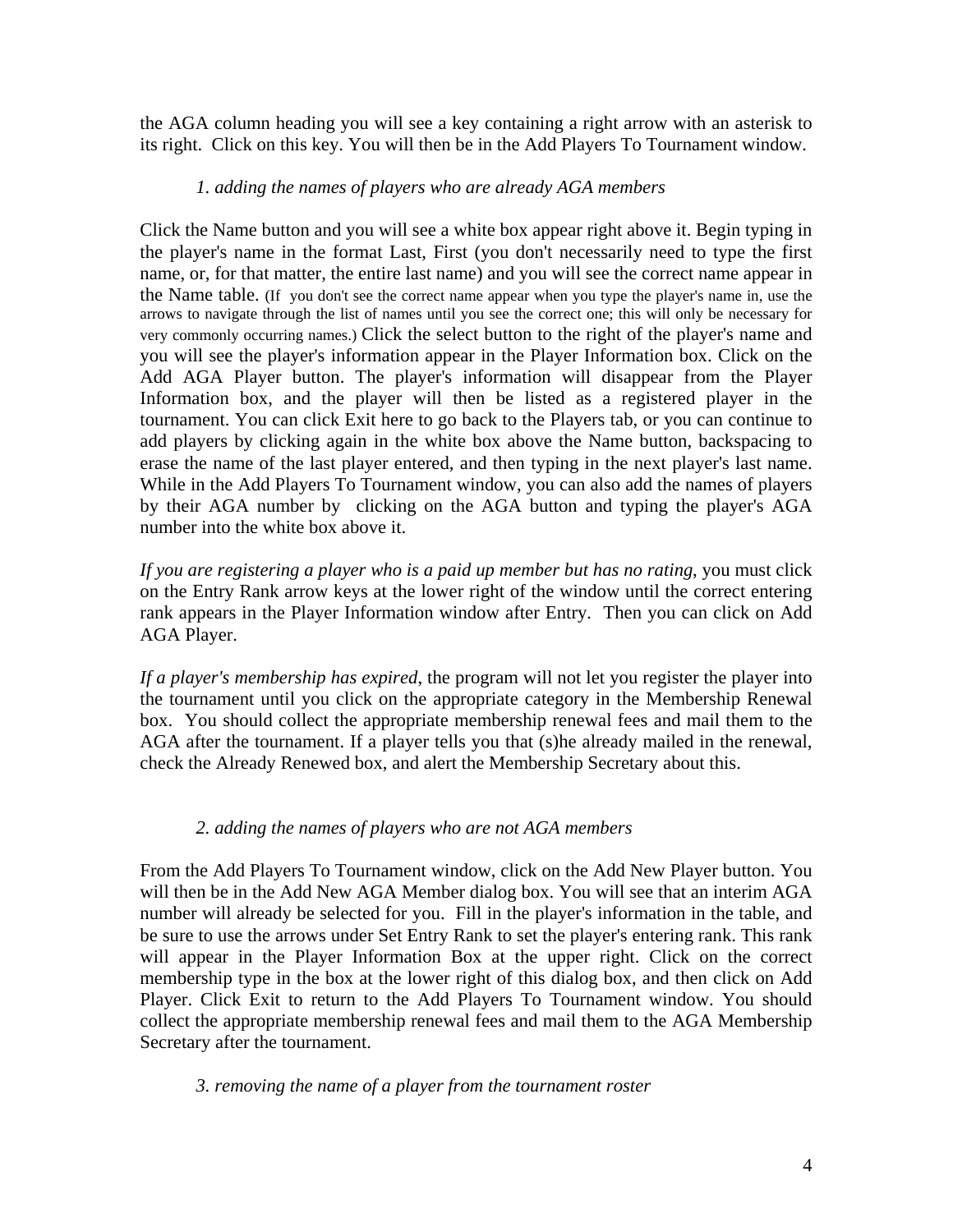To remove the name of a player from the tournament roster, go to the Players tab and click on the shaded area at the far left of the player's line. Delete the player's name by right-clicking and clicking on Cut.

## *4. editing a player's information*

To edit a player's information, click on the player's name in the list under the Players tab. This will bring you into a Player Information window in which you can do the editing of such things as Entry Rank and Bye Status.

## **3. Time Controls**

## *a) time controls*

The time control for the game is decided by the organizer or tournament director, subject to the AGA minimum time requirement for a rated game of 30 minutes basic time and byo-yomi (overtime) of 25 stones in 5 minutes. (The minimum time for a game to be AGA-rated if there is no byo-yomi is 45 minutes). Typical time controls for most local tournaments are 45 or 60 minutes of basic time plus some form of overtime (see below).

## *b) overtime*

There are two forms of overtime currently in use, Canadian byo-yomi and Japanese byoyomi.

*Canadian byo-yomi:* This method will work with an ordinary mechanical chess clock. If it is agreed to play with 45 minutes of basic time and a Canadian byo-yomi of 20 stones in 10 minutes, after a player uses up the basic time of 45 minutes, the clocks are stopped, and 20 stones are counted out and the clock set for 10 minutes. If the player's flag falls before all the 20 stones are played, the players loses on time. If all 20 stones are played within the time limit, the clocks are stopped again, and another 20 stones are counted out and the clock reset for 10 minutes. As before, a player loses on time if the flag falls before all the 20 stones are played.

*Japanese byo-yomi:* To use this method conveniently requires that you have an Ing clock or one of the other electronic clocks capable of handling the overtime periods. After the regular (basic) time of , say, 45 minutes is used up, the player enters byo-yomi. The player starts with five 30-second byo-yomi periods. If the player completes a move in less than the time of one period (30 seconds), no time elapses, and the number of periods remains the same. If more than 30 seconds is used for a move during this period, the number of periods is reduced by one. When the player uses more than 30 seconds for a move when the number of byo-yomi periods remaining is one, the player loses the game on a time forfeit.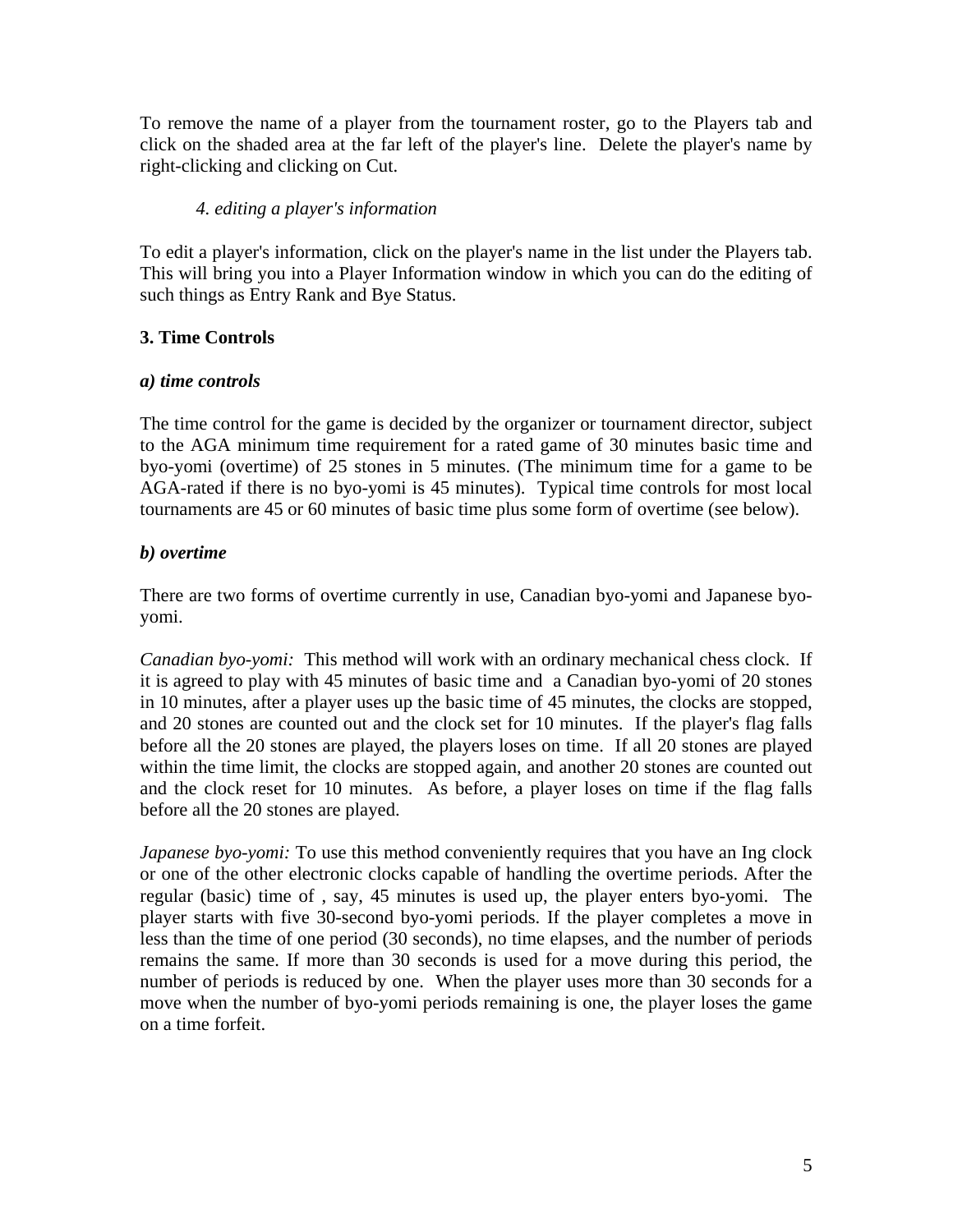#### **4. Running the tournament**

#### *a) making the first round pairings*

#### *1. an odd number of players*

One way to handle this is for the director to specify himself or some other person as the Bye Volunteer. The player designated as the Bye Volunteer will be the player given a bye by the program for any round in which there is an odd number of players. You designate a player as the Bye Volunteer by clicking on their name under the Players tab, and in the Players Information window that comes up, use the drop-down menu next to Bye Status to indicate V Bye Volunteer

In the absence of a Bye Volunteer having been designated, the program will select the lowest-rated player who has not already sat out a round to take a bye for the present round. The director can override this by selecting a player to take a bye (hopefully a volunteer) in a particular round; this is done by clicking on the name of the player taking the bye under the Players tab, and in the Players Information window that comes up, clicking in the Bye box under the appropriate round in the lower left corner of the window. Click Exit to exit this window.

#### 2. *players wishing to take a bye in one or more rounds*

If a player wishes not to play in one or more rounds, they can be given a bye by clicking on the name of the player taking the bye(s) under the Players tab, and in the Players Information window that comes up, clicking in the Bye box(es) under the appropriate round(s) in the lower left corner of the window. Click Exit to exit this window.

If a player drops out of the tournament after one or more rounds, you can either give them a bye in all the remaining rounds, or change their Bye Status to Drop.

## *3. making the pairings for the first round*

Click on the Round 1 tab and click on Pair Players. The first round pairings will appear, and can be printed out by clicking either the Print Pairings By Table or Print Pairings By Name button. You can also Print Table Slips to be placed on each table and used to report game results to the Tournament Director.

#### *4. overriding a pairing or pairing parameters*

If you wish to override a pairing in this round (and it works the same way for the other rounds) , click on Manual Pairing and use the pull-down menus to enter the names of the pair that you wish to pair; click Add Pairing, click Yes to the Warning Boxes, click Exit,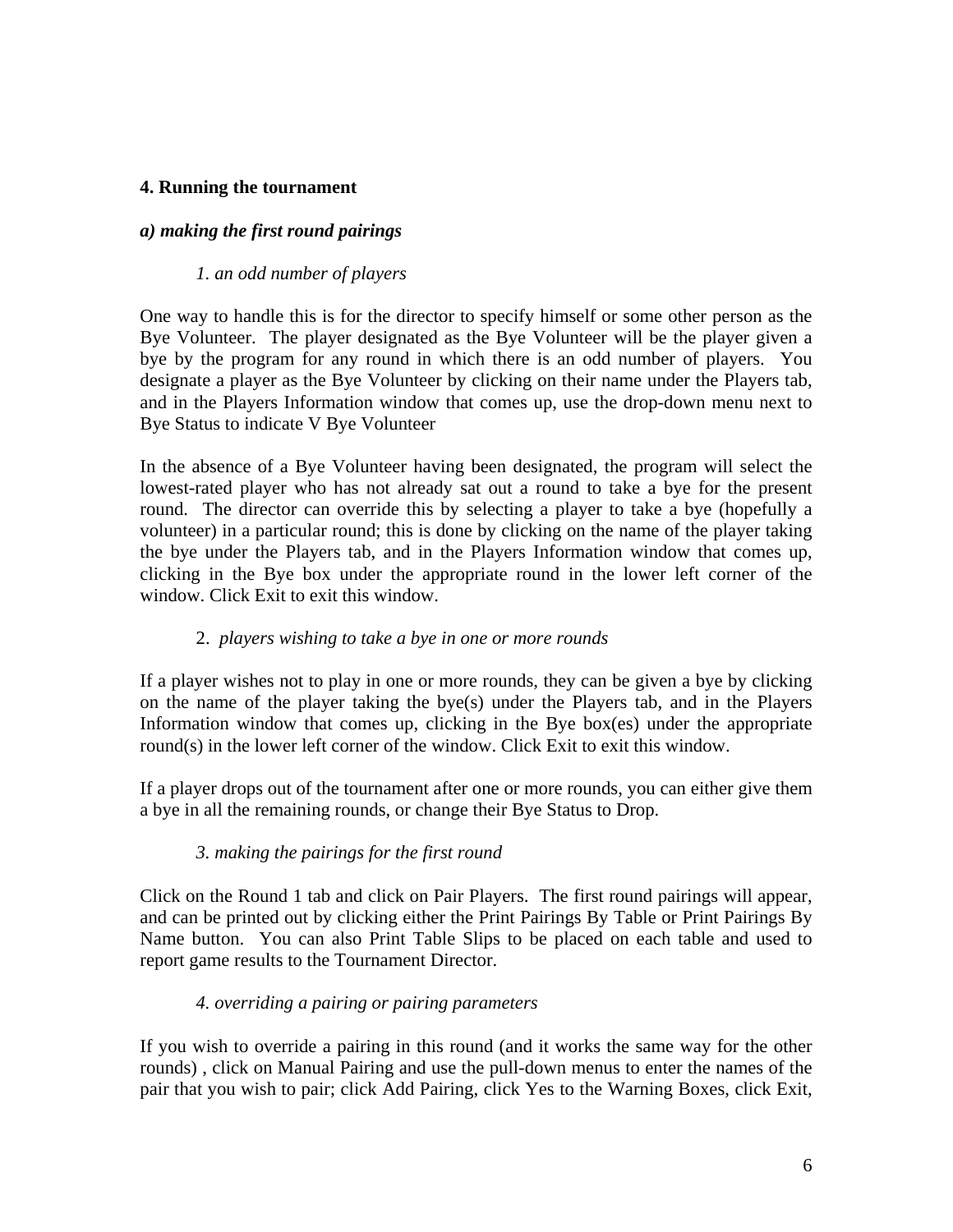and then click Pair Players, answering Yes to the Warning box if one appears. The new pairings will appear and the manually paired pairing will have a check in the Manual box to the right of the pairing. It is important that you click in the Edit box to the right of the manual pairing to make sure the handicap and komi are correct; if they are not, you can change them here. Then print out the pairings and post them.

*Please note that this manual pairing can also be done before you do the pairing for this round.*

You can also modify the parameters (usually changing the colors) for a particular pairing in a round from the tab for that round by clicking on the Edit button at the far right of the pairing's line, and making the appropriate changes to color, komi, handicap, etc.

## *b) entering game results*

To enter a game result, click on the Round 1 tab and then for each pairing, click in the white circle closer to the winner's name.

If a player wins by forfeit, click on the Edit box to the right of the pairing in that round. then click in the Forfeit box in the Pairing Information window, and click Save. This result will count for the tournament, but the result will not be sent to the AGA as a rated game.

## *c) making pairings for the second and successive rounds*

After the game results for Round 1 are entered, click on the Tournament tab *and then click on Accelerat Ratings*. Then click on the Round 2 tab, click on Pair Players, and print the pairings for posting by clicking on the Print Pairings By Table or Print Pairings By Name button. Same for later rounds.

## *d) printing the tournament results*

To determine the winner(s) at the end of the tournament, click on the Tournament tab and then click on the upper Tie Break button. This document can then be printed by clicking on File and Print. Prizes can then be awarded as desired.

A cross-table of the entire tournament results can be printed by clicking on the Players tab, then clicking on the Numbered List tab, and clicking on File and Print.

You can also create the file of updated provisional ratings by clicking on the Tournament tab to go to the Tournament window and then clicking on Ratings 6D-35K {Ratings Cycle}. This creates a file called exprate2.txt which you will find in your specified target directory (see paragraph 5 in Section II.2.a above). You can then print and post this list in the playing area. Some directors also email this file to all the players after the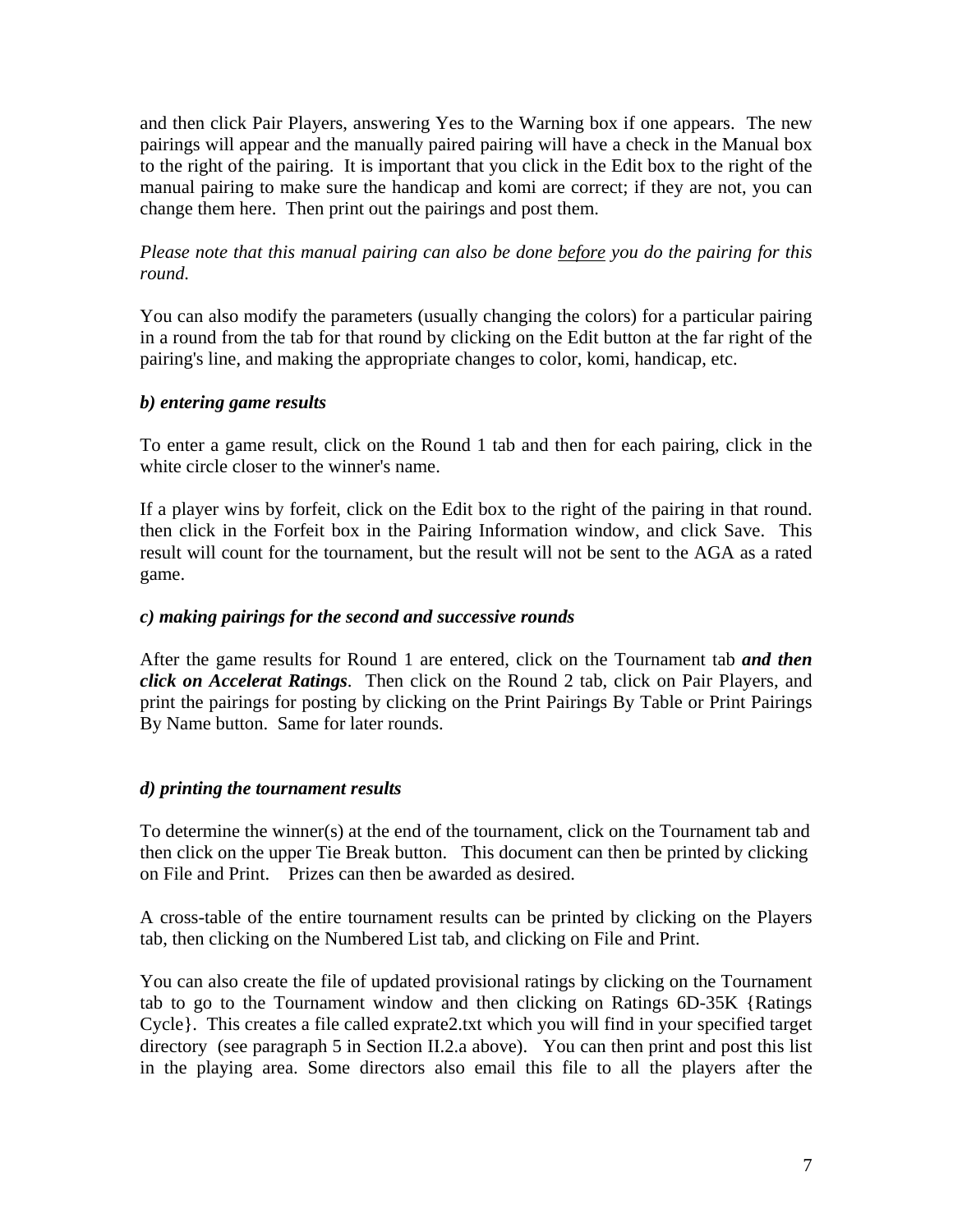tournament so that they can check the accuracy of the results and see their estimated updated rating.

#### **5. Reporting the results to the AGA**

To create the results file in the correct format to send to the AGA, click on the Tournament tab and click Export Results to AGA. In your specified target directory (see paragraph 4 in Section II.2.a above) you will find the file send2aga.txt; send this file by email to ratings@usgo.org.

# **III. Running a Self-Paired Tournament**

#### **1. Importing the latest tdlistn.txt file from the AGA**

This list contains the members' names, membership expiration date, and the latest ratings. Point your Web browser to http://www.usgo.org/tdlistdata/tdlistn.txt. When the list is downloaded, click in your browser on File and then Save As and then save the file to your C:\Program Files\wintd directory as tdlistn.txt . Start the winTD program by Windows key, Programs, winTD, and clicking on winTD. (The executable file is C:\Program Files\wintd \wintd.mde) After opening WinTD, click on the AGA tab and then click on Import TD List. Click on Select Different Path or File Name, go to C:\Program Files\wintd, click on tdlistn.txt, and click Open. Then you will be sent back to the Import TdList dialog box; click Import File. (Do not be concerned when you see a table with lots of "# Deleted" in it.) After the file has been imported, click on Exit Import.

#### **2. Entering the tournament data**

#### *a) setting up the program for the tournament*

First you have to add the name of your tournament to the list of tournament names already in the program. Click on the button in the top row containing the right arrow key with the asterisk to its right (the Add Tournament button). Enter a short key name for your tournament under key name (for example, HOBO9/2000). Click Add Key.

Then click on the Tournament tab. In the Event box, next to Tournament fill in a longer, more descriptive name for your tournament (like Hoboken Fall 2000 Tournament), and next to Rating Key, type in the short key name you typed in earlier (for example, HOBO9/2000).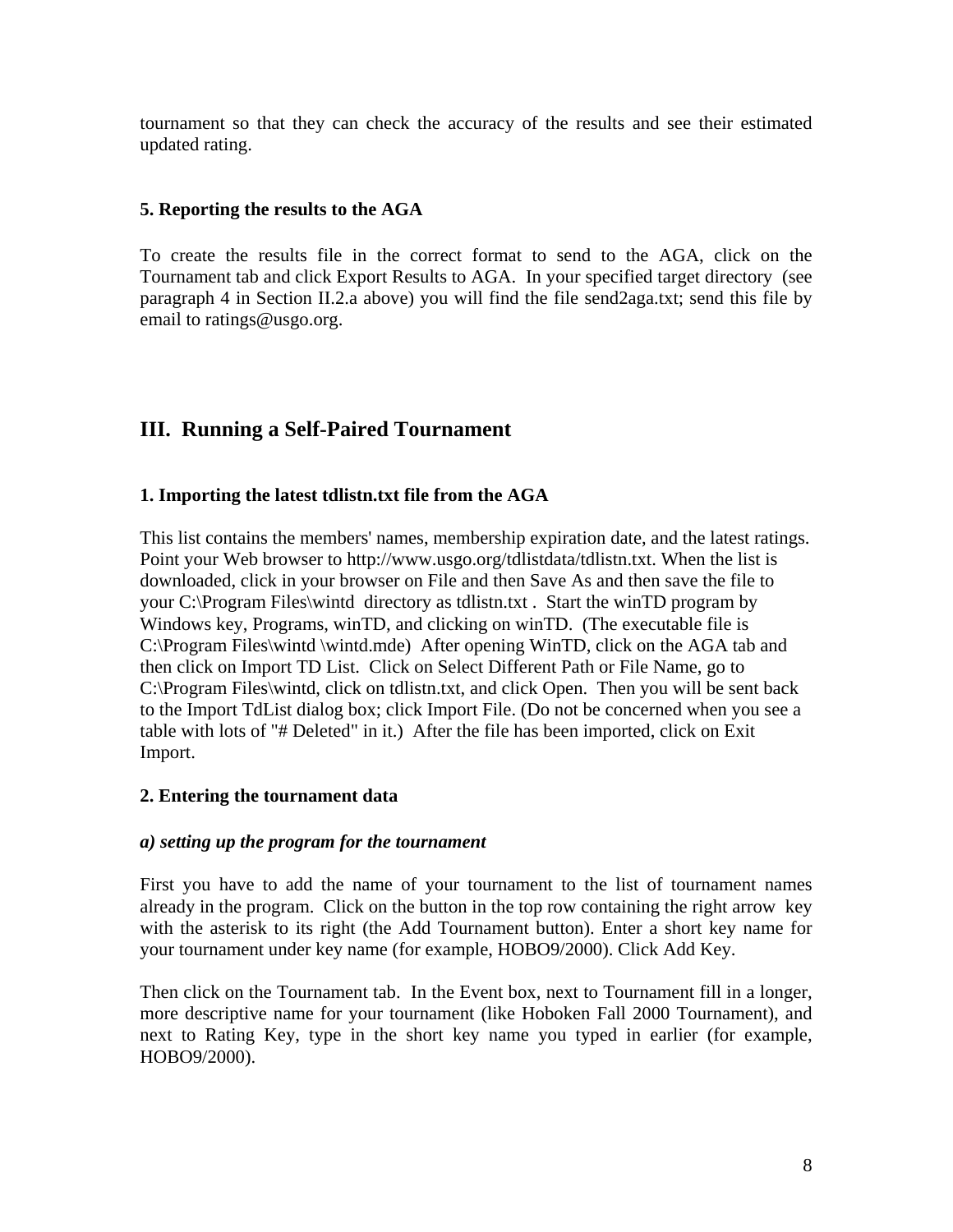Fill in the rest of the Event Information, and under Organizers, fill in the Director's name, phone number, and email address, and the same information for the Organizer.

Under Pairing Parameters, select Self Paired. If you wish to modify the komi values (for example, to change the even game komi to 7.5), you click on the Set Komi button, change the komi values in the Edit Komi Settings dialog box, and click OK to set these values.

You must now specify the directory in which the tournaments reports will be located. Click the Control tab and click the Edit File Locations button. For example, I usually set up a separate directory for each tournament, and have the reports put in a separate subdirectory called Reports. So, for example, the first entry for me in the Edit File Locations window might be edited to read: C:\gotourn\hob9-00\Reports\send2aga.txt, and similarly for the other reports.

To return to a tournament already entered in the program, click on the down arrow to the right of the Tournament key and select your tournament.

#### *b) entering players names*

As the players come in to register for the tournament, you enter their names into the tournament you have just set up. Start by clicking on the Players tab. Just to the left of the AGA column heading you will see a key containing a right arrow with an asterisk to its right. Click on this key. You will then be in the Add Players To Tournament window.

#### *1. adding the names of players who are already AGA members*

Click the Name button and you will see a white box appear right above it. Begin typing in the player's name in the format Last, First (you don't necessarily need to type the first name, or, for that matter, the entire last name) and you will see the correct name appear in the Name table. (If you don't see the correct name appear when you type the player's name in, use the arrows to navigate through the list of names until you see the correct one; this will only be necessary for very commonly occurring names.) Click the select button to the right of the player's name and you will see the player's information appear in the Player Information box. Click on the Add AGA Player button. The player's information will disappear from the Player Information box, and the player will then be listed as a registered player in the tournament. You can click Exit here to go back to the Players tab, or you can continue to add players by clicking again in the white box above the Name button, backspacing to erase the name of the last player entered, and then typing in the next player's last name. While in the Add Players To Tournament window, you can also add the names of players by their AGA number by clicking on the AGA button and typing the player's AGA number into the white box above it.

*If you are registering a player who is a paid up member but has no rating*, you must click on the Entry Rank arrow keys at the lower right of the window until the correct entering rank appears in the Player Information window after Entry. Then you can click on Add AGA Player.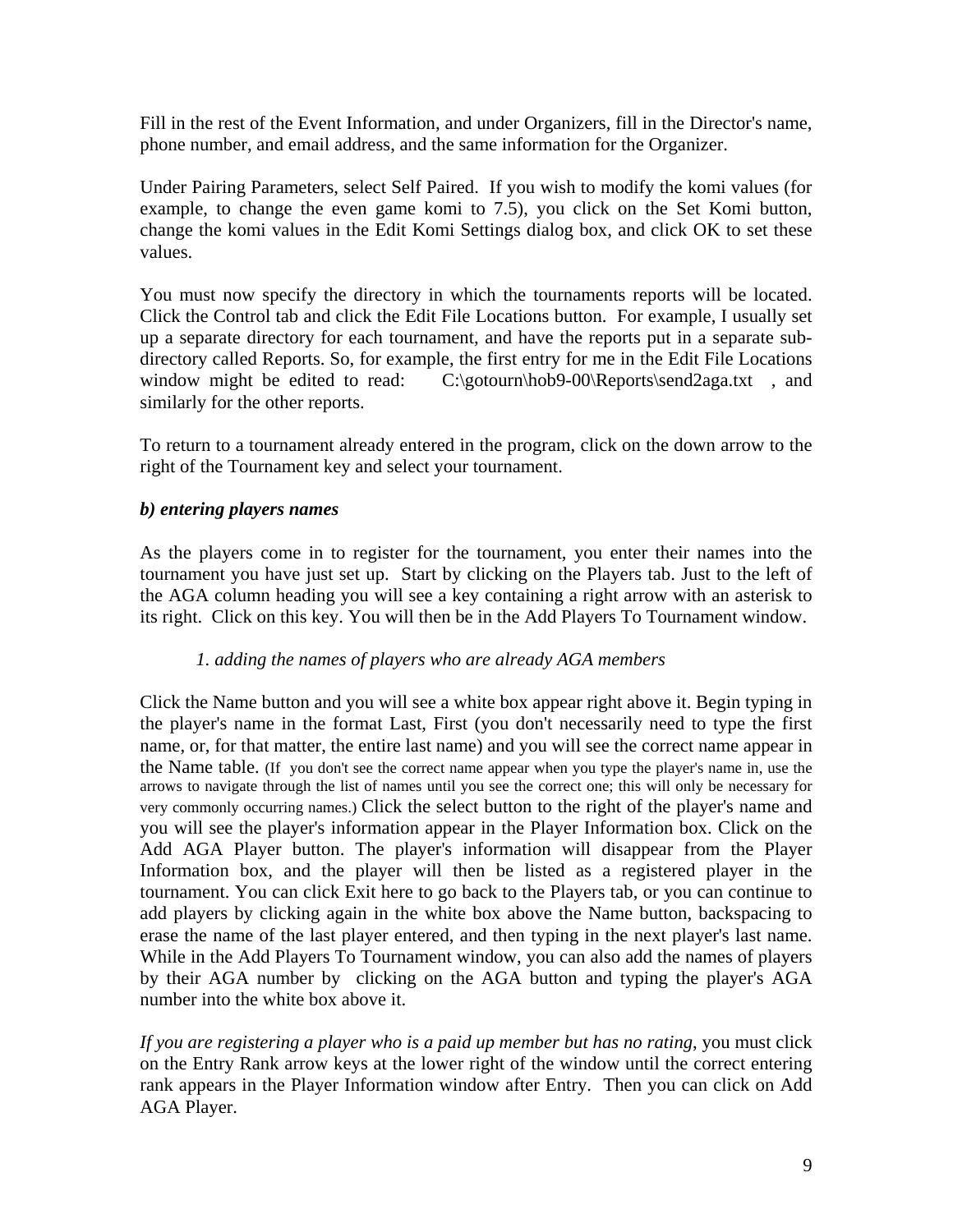*If a player's membership has expired*, the program will not let you register the player into the tournament until you click on the appropriate category in the Membership Renewal box. You should collect the appropriate membership renewal fees and mail them to the AGA after the tournament. If a player tells you that (s)he already mailed in the renewal, check the Already Renewed box, and alert the Membership Secretary about this.

#### *2. adding the names of players who are not AGA members*

From the Add Players To Tournament window, click on the Add New Player button. You will then be in the Add New AGA Member dialog box. You will see that an interim AGA number will already be selected for you. Fill in the player's information in the table, and be sure to use the arrows under Set Entry Rank to set the player's entering rank. This rank will appear in the Player Information Box at the upper right. Click on the correct membership type in the box at the lower right of this dialog box, and then click on Add Player. Click Exit to return to the Add Players To Tournament window. You should collect the appropriate membership renewal fees and mail them to the AGA Membership Secretary after the tournament.

#### *3. removing the name of a player from the tournament roster*

To remove the name of a player from the tournament roster, go to the Players tab and click on the shaded area at the far left of the player's line. Delete the player's name by right-clicking and clicking on Cut.

## *4. editing a player's information*

To edit a player's information, click on the player's name in the list under the Players tab. This will bring you into a Player Information window in which you can do the editing of such things as Entry Rank and Bye Status.

## **3. Running the tournament**

#### *a) entering game results*

To enter a game result, click on the Round 1 tab and then click on the Enter Results tab. You will see a list of all the players registered for the tournament. Click on the name of the White player and then click the w+ button on that line if the player won or the wbutton on that line if the player lost. Then click on the name of the Black player and then click the b+ button on that line if the player won or the b- button on that line if the player lost. Then click on the – sign in the Stones box and you will see that in the Black player's box, next to the word Stones: it will say Even Game. If there was a handicap in this game, click the  $+$  (and  $-$ ) signs in the Stones box until the proper handicap comes up. The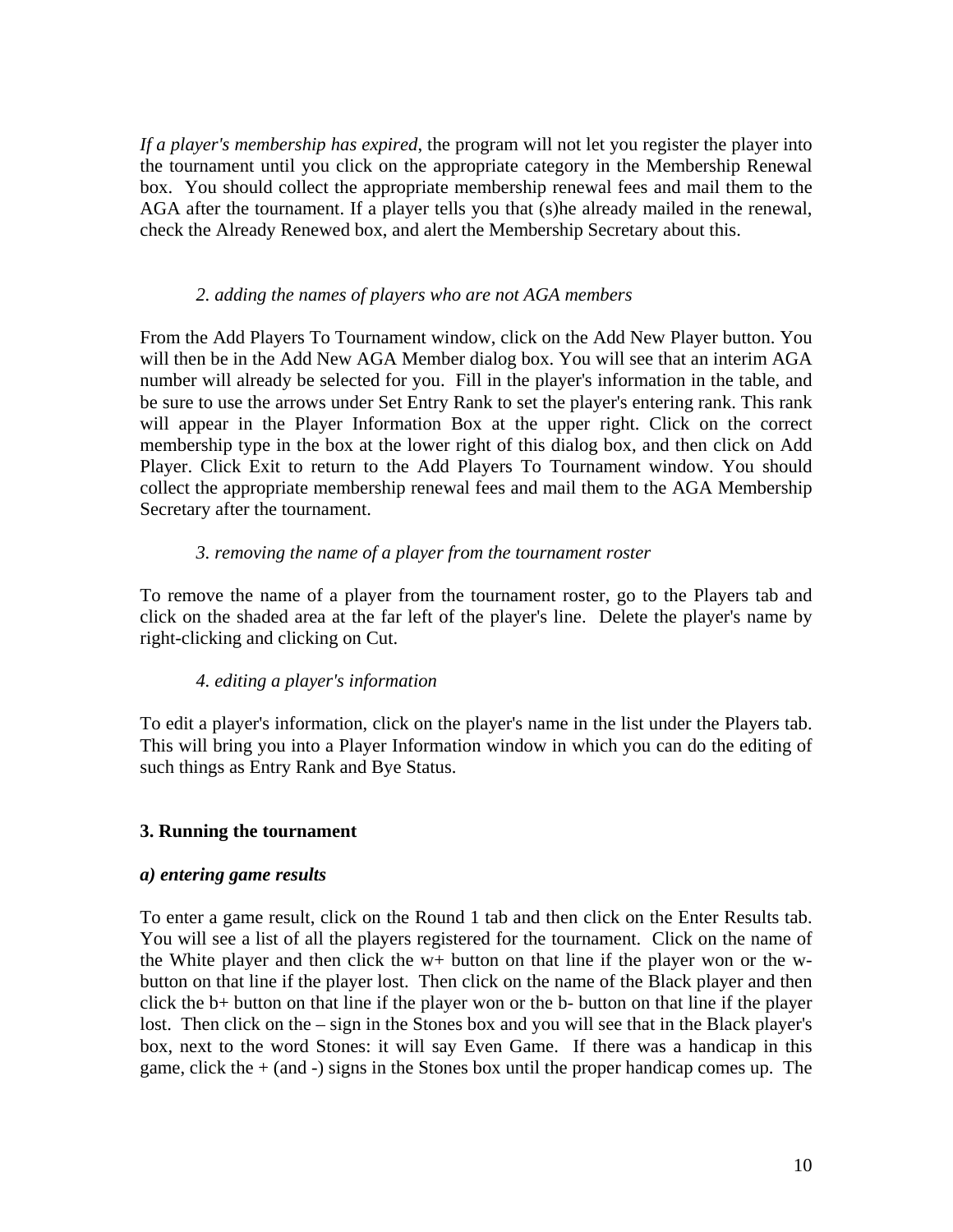komi is automatically set to 0.5 if the handicap is 1 or more stones, and 5.5 for an even game. Then click the Add Pairing button to enter the game result.

To delete a game result from the Round 1 tab, right click on the shaded area at the far left of the result line and then click Cut.

If the game was an even game with reverse komi, enter the game as an even game, and after exiting the Self Pairing Match window, go to the Round 1 window and click on Enter at the far right end of the line of the game in question. You will see that the Komi is set to 5.5. For reverse komi of –4.5, click twice on the left arrow on the Komi line. this will set the komi to the reverse komi of –4.5.

## *b) printing out updated (approximate) ratings (optional)*

Some directors and players in self-paired tournaments like to see the updated estimated ratings of the players after a number of games have been played. The players can then use these updated rating estimates to calculate handicaps. This may be useful in situations where players come to the tournament and want to self-promote; that is, play at a rating higher than their AGA rating. ("I'm sure I'm stronger than my official AGA rating.") This is not a good idea; it's unfair to the opponent, who stands to lose a lot of rating points if the player wins but won't gain anything much if he (the opponent) wins. Also, a likely result of overrating is a depressing day of losses which just wastes time for the player and the opponents. By running tournament ratings frequently (every couple of hours) during the event the players will have updated ratings to use for computing handicaps. If the player is really stronger than their starting AGA rating, it will show up quickly.

You create the file of updated provisional ratings by clicking on the Tournament tab to go to the Tournament window and then click on Ratings 6D-35K {Ratings Cycle}. This creates a file called exprate2.txt which you will find in the user-specified target directory (see paragraph 4 in Section III.2.a above) directory, which you can then print and post in the playing area. Some directors also email this file to all the players after the tournament so that they can check the accuracy of the results and see their estimated updated rating.

#### **4. Reporting the results to the AGA**

To create the results file in the correct format to send to the AGA, click on the Tournament tab and click Export Results to AGA. In your specified target directory (see paragraph 5 in Section III.2.a above) you will find the file send2aga.txt; send this file by email to ratings@usgo.org.

#### **5. Miscellaneous information on running a self-paired tournament**

*a) Description b) Time Controls c) Handicaps*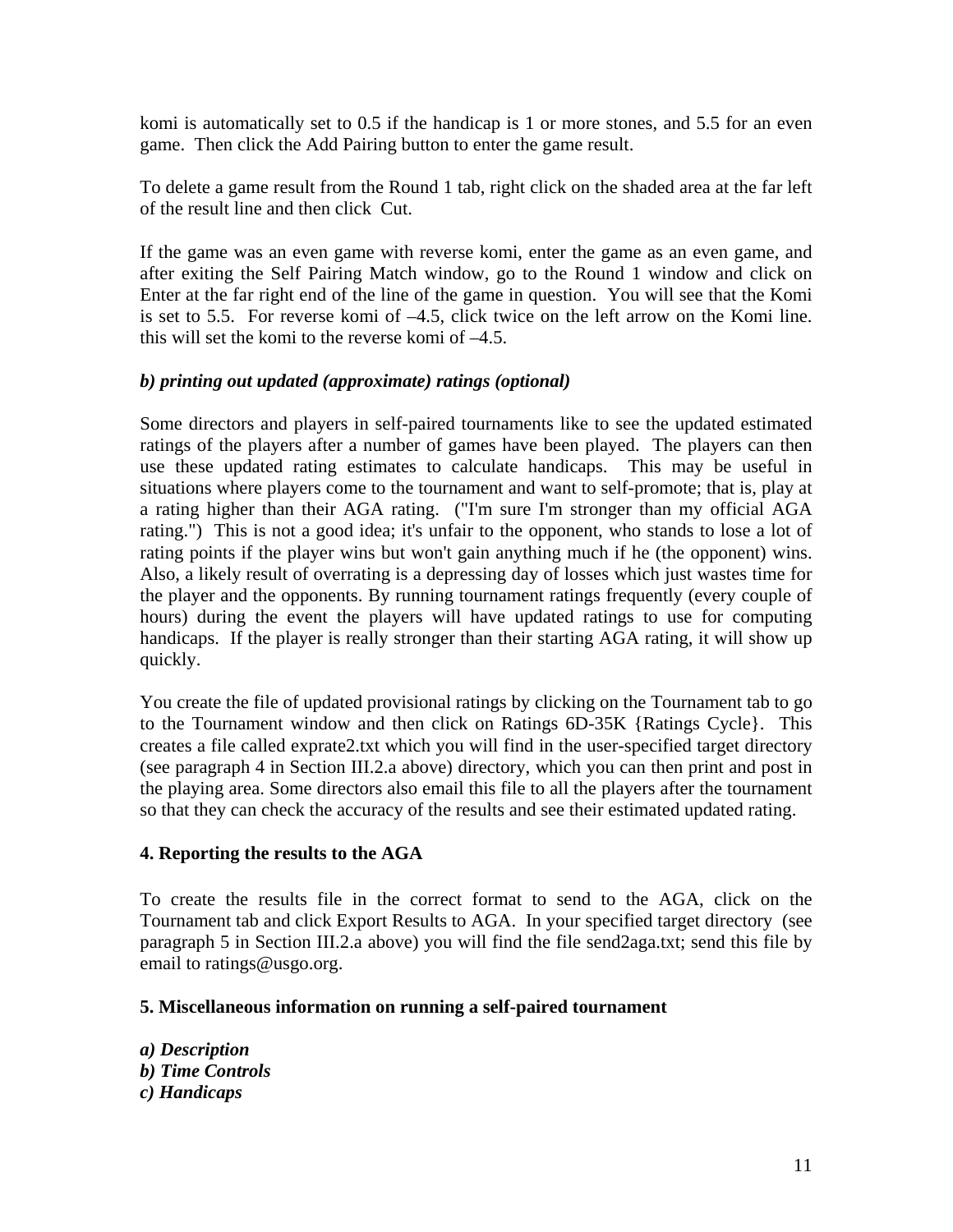*a) Description:* A self-paired tournament is one in which there are no scheduled rounds and no pairings made by the tournament director. Players arrive at the tournament site whenever they wish, and pairings are made by mutual agreement between the players. When a game is completed, the players report the result to the tournament director, and are then free to look for their next opponent. There is no limit to how many games a player can play in one day, and repeated games against the same opponent are allowed.

*b) Time Controls:* The time control for the game is decided by mutual agreement between the players, subject to the AGA minimum time requirement for a rated game of 30 minutes basic time and byo-yomi (overtime) of 25 stones in 5 minutes. (The minimum time for a game to be AGA-rated if there is no byo-yomi is 45 minutes). **It is also acceptable for two players to agree to play a game without time controls.**

Please keep in mind that since there are no rounds in a self-paired tournament, there is no requirement to finish games in a timely manner so that the next round can start on time. The players are free to set the time limits as long as they wish. Many players find 45 or 60 minutes of basic time with Canadian byo-yomi of 20 stones in 10 minutes or Japanese byo-yomi of five 30-second byo-yomi periods to be the shortest that they are comfortable with. The Canadian byo-yomi and Japanese byo-yomi structures are:

*Canadian byo-yomi:* This method will work with an ordinary mechanical chess clock. If it is agreed to play with 45 minutes of basic time and a Canadian byo-yomi of 20 stones in 10 minutes, after a player uses up the basic time of 45 minutes, the clocks are stopped, and 20 stones are counted out and the clock set for 10 minutes. If the player's flag falls before all the 20 stones are played, the players loses on time. If all 20 stones are played within the time limit, the clocks are stopped again, and another 20 stones are counted out and the clock reset for 10 minutes. As before, a player loses on time if the flag falls before all the 20 stones are played.

*Japanese byo-yomi:* To use this method conveniently requires that you have an Ing clock or one of the other electronic clocks capable of handling the overtime periods. After the regular (basic) time of , say, 45 minutes is used up, the player enters byo-yomi. The player starts with five 30-second byo-yomi periods. If the player completes a move in less than the time of one period (30 seconds), no time elapses, and the number of periods remains the same. If more than 30 seconds is used for a move during this period, the number of periods is reduced by one. When the player uses more than 30 seconds for a move when the number of byo-yomi periods remaining is one, the player loses the game on a time forfeit.

*c) Handicaps:* The handicap for the game is determined by the difference in the players' AGA ratings according to the schedule below (the following table can be posted in the playing area to help the players choose the correct handicap):